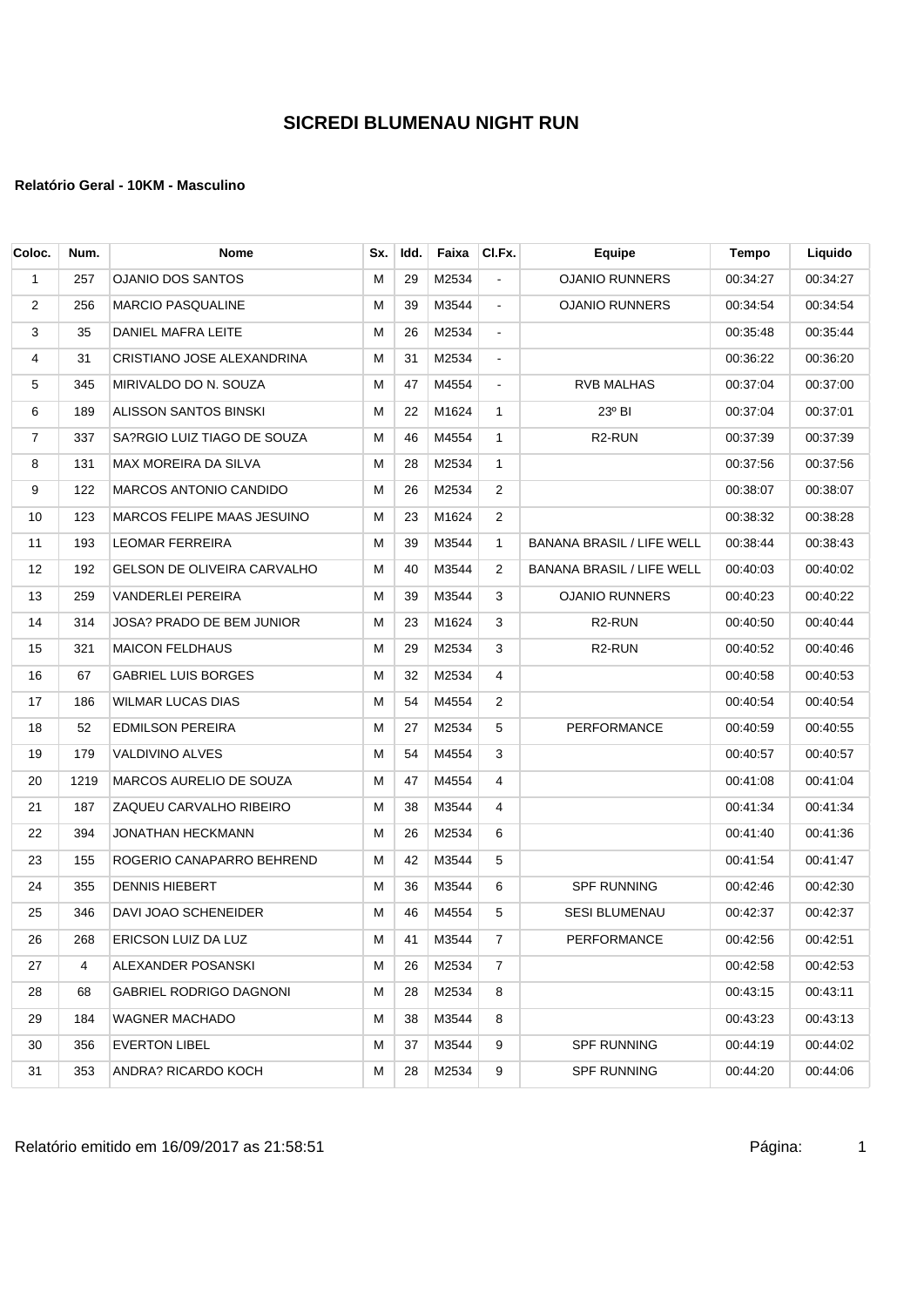| Coloc. | Num.           | <b>Nome</b>                                  | Sx. | Idd. | Faixa | CI.Fx.         | Equipe                                      | Tempo    | Liquido  |
|--------|----------------|----------------------------------------------|-----|------|-------|----------------|---------------------------------------------|----------|----------|
| 32     | 180            | VANDERLEI DA CUNHA                           | м   | 35   | M3544 | 10             |                                             | 00:44:13 | 00:44:13 |
| 33     | 318            | LUCAS CHEGATTI                               | м   | 18   | M1624 | 4              | R <sub>2</sub> -RUN                         | 00:44:20 | 00:44:13 |
| 34     | 294            | DIEGO SCHMIDT                                | M   | 35   | M3544 | 11             | R <sub>2</sub> -RUN                         | 00:44:47 | 00:44:31 |
| 35     | 143            | RAMON DA SILVA MELO                          | М   | 27   | M2534 | 10             |                                             | 00:44:55 | 00:44:40 |
| 36     | 27             | CHARLES RODRIGO SCHAEFER                     | м   | 35   | M3544 | 12             |                                             | 00:44:53 | 00:44:43 |
| 37     | 178            | TIAGO MARTINS FRANCISCO                      | м   | 24   | M1624 | 5              |                                             | 00:44:57 | 00:44:43 |
| 38     | 75             | GUILHERME ALBERTO SEIDELMANN<br><b>ZONTA</b> | м   | 35   | M3544 | 13             |                                             | 00:45:05 | 00:44:59 |
| 39     | 381            | ROMUALDO JOAQUIM NUNES                       | м   | 44   | M3544 | 14             | <b>WIZARD RUNNERS</b>                       | 00:45:29 | 00:45:04 |
| 40     | 387            | MARCOS VINICIUS RIBEIRO CRUZ                 | M   | 15   | M0015 | $\mathbf{1}$   |                                             | 00:45:27 | 00:45:21 |
| 41     | 164            | SERGIO RENATO LEAL                           | м   | 30   | M2534 | 11             |                                             | 00:45:28 | 00:45:22 |
| 42     | 188            | JOAO MARCELO DOS SANTOS                      | м   | 30   | M2534 | 12             | EQUILIBRIUM RUNNERS                         | 00:45:28 | 00:45:26 |
| 43     | 47             | DORVAL ZEFERINO                              | М   | 50   | M4554 | 6              |                                             | 00:46:01 | 00:45:42 |
| 44     | 43             | DIEGO COLUSSO RIBEIRO                        | м   | 35   | M3544 | 15             |                                             | 00:45:53 | 00:45:53 |
| 45     | 162            | <b>SAMUEL MITKUS</b>                         | м   | 22   | M1624 | 6              |                                             | 00:45:59 | 00:45:59 |
| 46     | 32             | DAIGORO CALIZARIO                            | М   | 29   | M2534 | 13             |                                             | 00:46:07 | 00:46:05 |
| 47     | 107            | LUCAS FAUCZ DE SIMAS                         | м   | 23   | M1624 | $\overline{7}$ |                                             | 00:46:17 | 00:46:06 |
| 48     | 136            | PAULO GILBERTO NITZ                          | M   | 47   | M4554 | 7              |                                             | 00.46.51 | 00:46:18 |
| 49     | 363            | RICARDO GARCIA JUNIOR                        | м   | 20   | M1624 | 8              | <b>SPF RUNNING</b>                          | 00:46:42 | 00:46:24 |
| 50     | 45             | DIOGO ORSI CARDOSO                           | м   | 25   | M2534 | 14             |                                             | 00:47:00 | 00:46:49 |
| 51     | $\overline{7}$ | ALEXANDRE KRIECK                             | M   | 32   | M2534 | 15             |                                             | 00:47:44 | 00:46:59 |
| 52     | 204            | EDUARDO FRANA?A                              | M   | 25   | M2534 | 16             | CAVEIRA RUNNERS - RAFAEL<br><b>POSSAMAI</b> | 00:47:09 | 00:47:03 |
| 53     | 362            | LEANDRO DE ALMEIDA MEURER                    | м   | 30   | M2534 | 17             | <b>SPF RUNNING</b>                          | 00:48:41 | 00:47:23 |
| 54     | 323            | <b>MARCIO CHEGATTI</b>                       | M   | 48   | M4554 | 8              | R <sub>2</sub> -RUN                         | 00:47:32 | 00:47:28 |
| 55     | 24             | CELSO ALESSANDRO DE CARVALHO                 | м   | 36   | M3544 | 16             |                                             | 00:47:32 | 00:47:32 |
| 56     | 78             | HILTON BUTZKE                                | М   | 45   | M4554 | 9              |                                             | 00:48:02 | 00:47:32 |
| 57     | 50             | EDGAR GESSER                                 | м   | 40   | M3544 | 17             |                                             | 00:48:04 | 00:47:40 |
| 58     | 72             | GIULIANO SCHNEIDER                           | м   | 46   | M4554 | 10             |                                             | 00:48:05 | 00:47:42 |
| 59     | 282            | ALAN ROBSON COSTA                            | M   | 37   | M3544 | 18             | R <sub>2</sub> -RUN                         | 00:47:55 | 00:47:51 |
| 60     | 121            | <b>MARCIO REITER</b>                         | м   | 38   | M3544 | 19             |                                             | 00:48:09 | 00:47:55 |
| 61     | 367            | VALCIR CARLOS SCHUBERT                       | м   | 46   | M4554 | 11             | <b>SPF RUNNING</b>                          | 00:48:36 | 00:48:02 |
| 62     | 152            | RODRIGO SANTIAGO BATSCHAUER                  | м   | 30   | M2534 | 18             |                                             | 00:48:04 | 00:48:04 |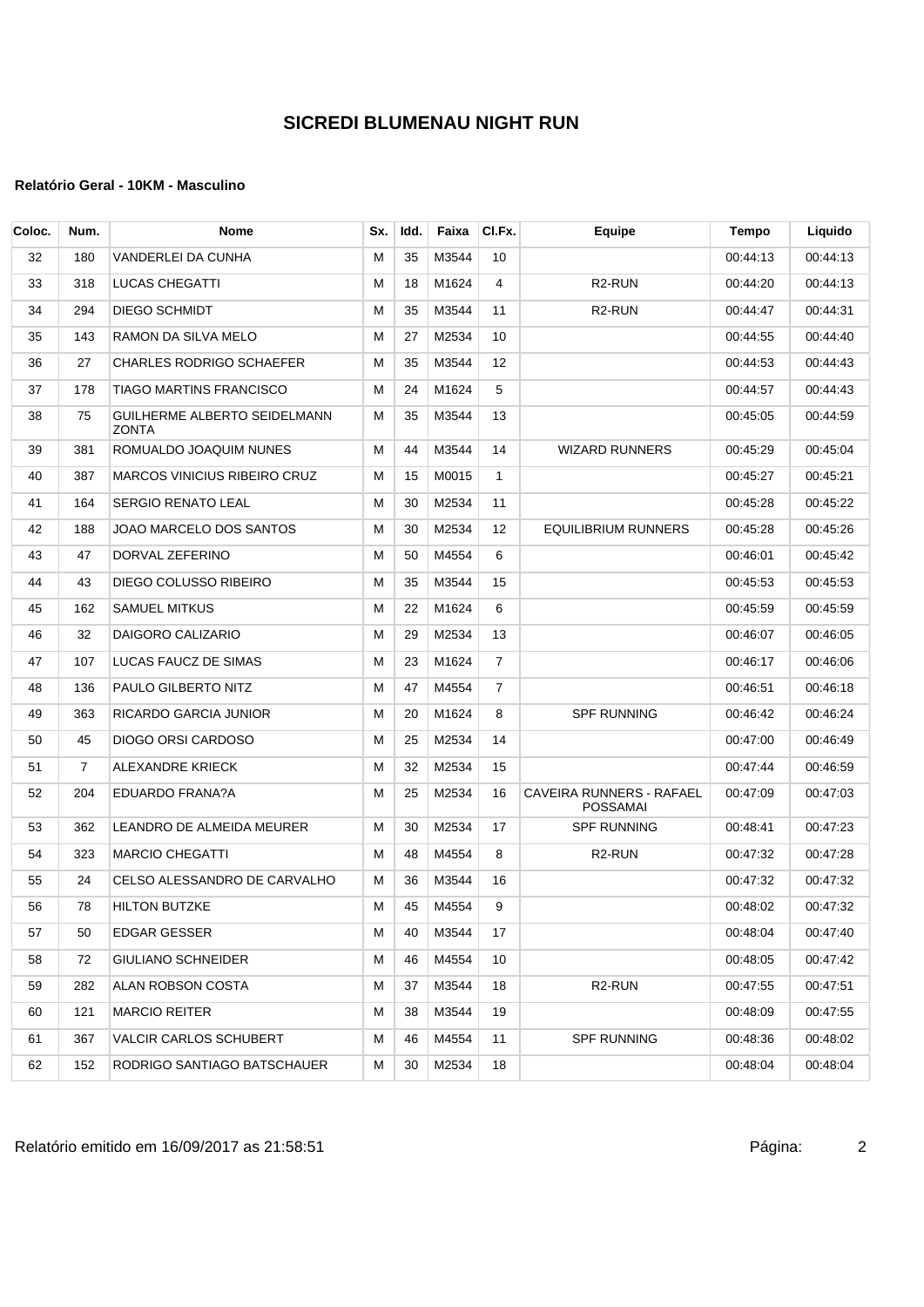| Coloc. | Num.         | <b>Nome</b>                                     | Sx. | Idd. | Faixa | CI.Fx.       | Equipe                                             | <b>Tempo</b> | Liquido  |
|--------|--------------|-------------------------------------------------|-----|------|-------|--------------|----------------------------------------------------|--------------|----------|
| 63     | 34           | <b>DANIEL KREMER</b>                            | M   | 28   | M2534 | 19           |                                                    | 00:48:17     | 00:48:13 |
| 64     | 56           | EDUARDO BITTELBRUNN                             | M   | 37   | M3544 | 20           |                                                    | 00:48:18     | 00:48:17 |
| 65     | 324          | <b>MARCO RANIERE PEREIRA</b>                    | M   | 29   | M2534 | 20           | R <sub>2</sub> -RUN                                | 00:48:21     | 00:48:18 |
| 66     | 286          | <b>ANDREY PEREIRA</b>                           | M   | 25   | M2534 | 21           | R <sub>2</sub> -RUN                                | 00:48:25     | 00:48:21 |
| 67     | 206          | FELIPE DE PAULA WANDERLEY BARROS                | М   | 28   | M2534 | 22           | <b>CAVEIRA RUNNERS - RAFAEL</b><br><b>POSSAMAI</b> | 00:48:48     | 00:48:30 |
| 68     | 65           | <b>FRANCIS BERNARDO BAUMGARTNER</b>             | М   | 32   | M2534 | 23           |                                                    | 00:48:38     | 00:48:31 |
| 69     | 103          | LEANDRO SANDRONI BENTO                          | M   | 35   | M3544 | 21           |                                                    | 00:48:41     | 00:48:32 |
| 70     | 352          | ALEXANDRE DANTAS LOPES                          | M   | 37   | M3544 | 22           | <b>SPF RUNNING</b>                                 | 00:49:10     | 00:48:33 |
| 71     | 207          | OSMAR RADTKE                                    | M   | 29   | M2534 | 24           | CAVEIRA RUNNERS - RAFAEL<br><b>POSSAMAI</b>        | 00:48:43     | 00:48:34 |
| 72     | 334          | RODRIGO DE SOUZA                                | M   | 29   | M2534 | 25           | R <sub>2</sub> -RUN                                | 00:48:48     | 00:48:44 |
| 73     | 1065         | ANDRE FILLIPE POKREVIESKI                       | M   | 30   | M2534 | 26           | PERFORMANCE                                        | 00:48:54     | 00:48:48 |
| 74     | 328          | <b>LEANDRO ZUNINO</b>                           | М   | 34   | M2534 | 27           | R <sub>2</sub> -RUN                                | 00:48:55     | 00:48:52 |
| 75     | 347          | <b>GILMAR TILLMANN</b>                          | M   | 51   | M4554 | 12           | SESI BLUMENAU                                      | 00:49:17     | 00:48:57 |
| 76     | $\mathbf{1}$ | ADEMAR DO NASCIMENTO ALEXANDRE                  | М   | 49   | M4554 | 13           |                                                    | 00:49:07     | 00:48:59 |
| 77     | 95           | JOSE ROBERTO DA LUZ BASTOS                      | м   | 45   | M4554 | 14           |                                                    | 00:49:54     | 00:49:02 |
| 78     | 44           | DIEGO VANDERLEI VALIN                           | M   | 28   | M2534 | 28           |                                                    | 00:49:03     | 00:49:03 |
| 79     | 331          | PHILIP CAUE FAGUNDES                            | М   | 18   | M1624 | 9            | R <sub>2</sub> -RUN                                | 00:49:25     | 00:49:18 |
| 80     | 129          | MAURI MATIAS DE SOUZA                           | M   | 67   | M6599 | $\mathbf{1}$ |                                                    | 00:49:22     | 00:49:21 |
| 81     | 225          | <b>LEONARDO MACHADO</b>                         | M   | 35   | M3544 | 23           | <b>EVOLUA RUNNERS</b>                              | 00:51:07     | 00:49:52 |
| 82     | 98           | JUAN THIAGO DE OLIVEIRA                         | M   | 29   | M2534 | 29           |                                                    | 00:50:00     | 00:49:54 |
| 83     | 386          | <b>GILMAR DA SILVA</b>                          | M   | 52   | M4554 | 15           |                                                    | 00:50:38     | 00:50:10 |
| 84     | 234          | <b>FILIPE MARTINS CONCER</b>                    | М   | 31   | M2534 | 30           | FCB ELITE ASSESSORIA                               | 00:50:22     | 00:50:16 |
| 85     | 203          | CAIO GABRIEL JERONYMO LIMA<br><b>BRASILEIRO</b> | M   | 23   | M1624 | 10           | CAVEIRA RUNNERS - RAFAEL<br><b>POSSAMAI</b>        | 00:50:36     | 00:50:17 |
| 86     | 77           | <b>HENRICO VIDAL DIAS</b>                       | M   | 29   | M2534 | 31           |                                                    | 00:50:37     | 00:50:18 |
| 87     | 112          | LUCINEI WILLIANS FERNANDES                      | M   | 30   | M2534 | 32           |                                                    | 00:50:49     | 00:50:20 |
| 88     | 60           | EMERSON ALEXANDRE BERNARDO                      | м   | 46   | M4554 | 16           |                                                    | 00:50:38     | 00:50:22 |
| 89     | 260          | ALEXANDRE ARTUR KUMM                            | M   | 27   | M2534 | 33           | PERFORMANCE                                        | 00:51:08     | 00:50:33 |
| 90     | 149          | RODRIGO BERNARDO                                | м   | 35   | M3544 | 24           |                                                    | 00:50:43     | 00:50:36 |
| 91     | 264          | DANIEL BAGUEIRA                                 | м   | 41   | M3544 | 25           | PERFORMANCE                                        | 00:51:27     | 00:50:41 |
| 92     | 113          | LUIS FERNANDO HULTMANN SWIRSKY                  | M   | 38   | M3544 | 26           |                                                    | 00:51:20     | 00:50:52 |
| 93     | 185          | <b>WILLIAM BERNS</b>                            | м   | 25   | M2534 | 34           |                                                    | 00:52:08     | 00:50:56 |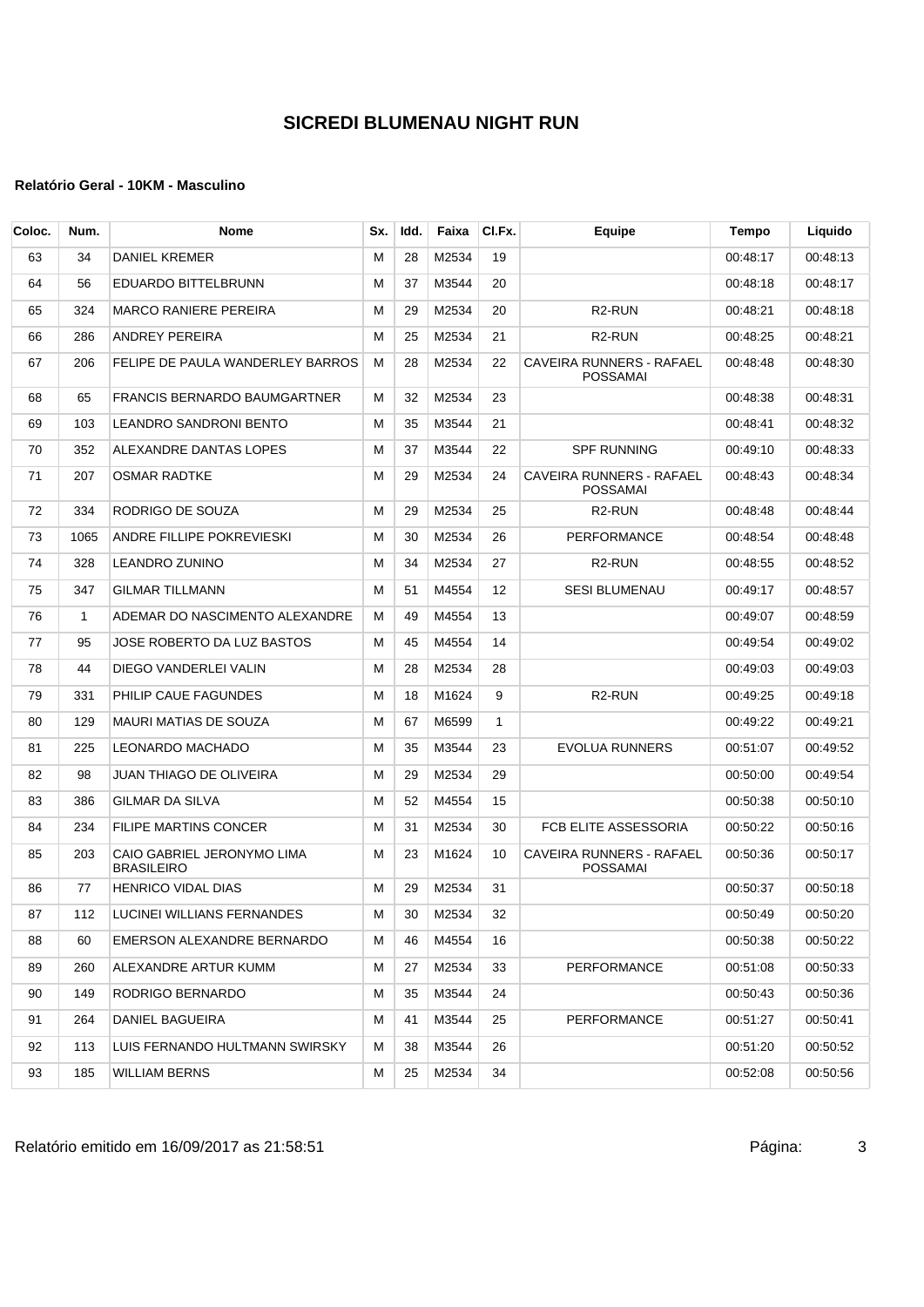#### **Relatório Geral - 10KM - Masculino**

| Coloc. | Num. | Nome                           | Sx. | Idd. | Faixa | CI.Fx. | Equipe                                      | Tempo    | Liquido  |
|--------|------|--------------------------------|-----|------|-------|--------|---------------------------------------------|----------|----------|
| 94     | 20   | BRAYAN ANTENOR SANTANA         | м   | 29   | M2534 | 35     |                                             | 00:51:07 | 00:51:04 |
| 95     | 250  | LUIZ HENRIQUE KOCH FILHO       | м   | 31   | M2534 | 36     | <b>FIT RACER</b>                            | 00:51:18 | 00:51:07 |
| 96     | 305  | HA?LIO DE LIMA GOMES           | м   | 66   | M6599 | 2      | R <sub>2</sub> -RUN                         | 00:51:10 | 00:51:10 |
| 97     | 358  | JAIRO HINKELDEY DEVIGILI       | м   | 25   | M2534 | 37     | <b>SPF RUNNING</b>                          | 00:51:24 | 00:51:10 |
| 98     | 6    | ALEXANDRE CRISTOFOLINI         | м   | 33   | M2534 | 38     |                                             | 00:51:22 | 00:51:13 |
| 99     | 393  | PAULO OSCAR BAIER              | м   | 47   | M4554 | 17     |                                             | 00:51:44 | 00:51:17 |
| 100    | 210  | <b>FAUSTO EGIDIO DAS LUZES</b> | м   | 47   | M4554 | 18     | <b>CONFRARIA DAS CORRIDAS</b>               | 00:51:31 | 00:51:19 |
| 101    | 267  | EDUARDO CAMPELO TAVARES        | м   | 38   | M3544 | 27     | PERFORMANCE                                 | 00:52:14 | 00:51:41 |
| 102    | 209  | RAFAEL POSSAMAI                | м   | 33   | M2534 | 39     | CAVEIRA RUNNERS - RAFAEL<br><b>POSSAMAI</b> | 00:52:00 | 00:51:42 |
| 103    | 102  | <b>LAERCIO GONCALVES</b>       | м   | 68   | M6599 | 3      |                                             | 00:51:54 | 00:51:45 |
| 104    | 338  | SALESIO SIMON JUNIOR           | м   | 27   | M2534 | 40     | R <sub>2</sub> -RUN                         | 00:52:08 | 00:51:52 |
| 105    | 340  | <b>SEBA SCHIMIDT JUNIOR</b>    | м   | 31   | M2534 | 41     | R <sub>2</sub> -RUN                         | 00:52:08 | 00:51:53 |
| 106    | 86   | JEAN ISLEB                     | м   | 32   | M2534 | 42     |                                             | 00:52:20 | 00:52:12 |
| 107    | 137  | PEDRO MATEUS FLORIANI          | м   | 34   | M2534 | 43     |                                             | 00:53:08 | 00:52:24 |
| 108    | 240  | WILLIAN ANDRE BLASIUS          | М   | 28   | M2534 | 44     | FCB ELITE ASSESSORIA                        | 00:52:53 | 00:52:29 |
| 109    | 177  | TIAGO LUIZ PROBST              | M   | 23   | M1624 | 11     |                                             | 00:54:08 | 00:53:02 |
| 110    | 297  | <b>EDSON FAGUNDES</b>          | M   | 52   | M4554 | 19     | R <sub>2</sub> -RUN                         | 00:53:10 | 00:53:07 |
| 111    | 306  | JACI DE BRITO                  | м   | 54   | M4554 | 20     | R <sub>2</sub> -RUN                         | 00:53:19 | 00:53:12 |
| 112    | 58   | EDUARDO GODOY                  | M   | 41   | M3544 | 28     |                                             | 00:53:37 | 00:53:22 |
| 113    | 87   | JEFERSON FISCHER               | м   | 41   | M3544 | 29     |                                             | 00:53:42 | 00:53:30 |
| 114    | 364  | RICARDO LUAS BAEHR             | M   | 26   | M2534 | 45     | SPF RUNNING                                 | 00:54:27 | 00:53:44 |
| 115    | 230  | BRUNO RENE SHIMDT              | М   | 36   | M3544 | 30     | FCB ELITE ASSESSORIA                        | 00:55:08 | 00:53:50 |
| 116    | 303  | <b>GEORGE RIFFEL</b>           | м   | 43   | M3544 | 31     | R <sub>2</sub> -RUN                         | 00:54:14 | 00:53:50 |
| 117    | 311  | JOA?O AMERICO DE SOUZA         | М   | 46   | M4554 | 21     | R <sub>2</sub> -RUN                         | 00:54:26 | 00:53:56 |
| 118    | 200  | <b>MATHIAS KREMER</b>          | М   | 30   | M2534 | 46     | <b>BOX FUNCIONAL</b>                        | 00:54:45 | 00:53:57 |
| 119    | 392  | <b>MAYCON EDINGER</b>          | м   | 37   | M3544 | 32     |                                             | 00:54:36 | 00:54:11 |
| 120    | 391  | MARCELO SEIMARU                | М   | 44   | M3544 | 33     |                                             | 00:54:38 | 00:54:12 |
| 121    | 359  | JAIRO ZANELLA                  | м   | 42   | M3544 | 34     | <b>SPF RUNNING</b>                          | 00:54:43 | 00:54:25 |
| 122    | 146  | ROBERTO FRITZSCHE              | м   | 41   | M3544 | 35     |                                             | 00:55:06 | 00:54:29 |
| 123    | 148  | RODRIGO BERGENTHAL             | М   | 26   | M2534 | 47     |                                             | 00:55:23 | 00:54:30 |
| 124    | 183  | VINICIUS PEREZIN MIZUTA        | м   | 32   | M2534 | 48     |                                             | 00:55:22 | 00:54:31 |
| 125    | 357  | IVAN CARLOS DA FONSECA         | м   | 48   | M4554 | 22     | <b>SPF RUNNING</b>                          | 00:54:46 | 00:54:32 |

Relatório emitido em 16/09/2017 as 21:58:51 Página: 4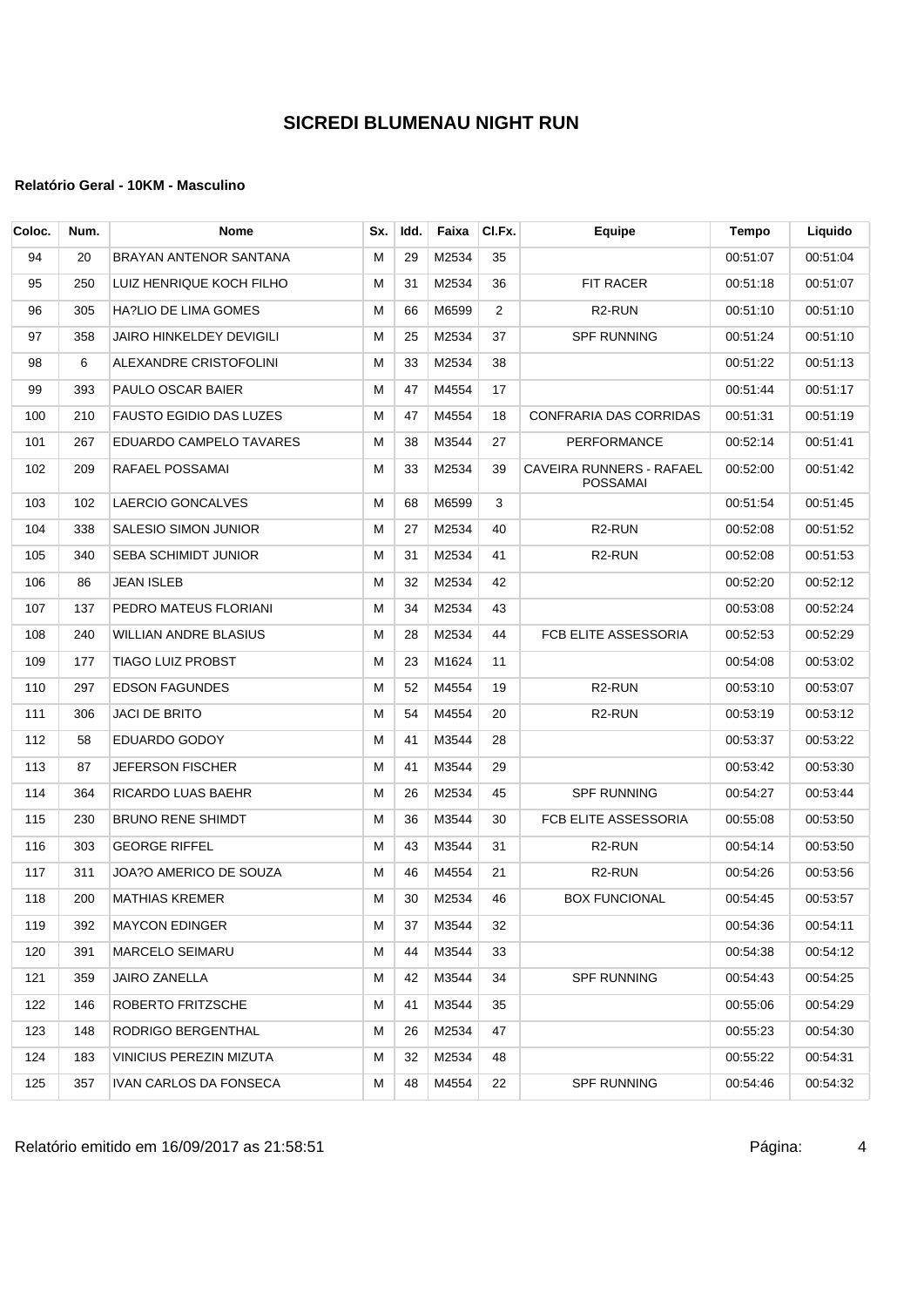| Coloc. | Num. | <b>Nome</b>                    | Sx. | ldd. | Faixa | CI.Fx.         | Equipe                                          | Tempo    | Liquido  |
|--------|------|--------------------------------|-----|------|-------|----------------|-------------------------------------------------|----------|----------|
| 126    | 130  | <b>MAURICIO SCHMITZ</b>        | м   | 37   | M3544 | 36             |                                                 | 00:55:50 | 00:54:41 |
| 127    | 348  | JOAO PAULO OTTO                | м   | 33   | M2534 | 49             | <b>SESI BLUMENAU</b>                            | 00:55:50 | 00:54:43 |
| 128    | 208  | RAFAEL KOJI YOSHIMATSU UENO    | м   | 24   | M1624 | 12             | CAVEIRA RUNNERS - RAFAEL<br>POSSAMAI            | 00:55:12 | 00:54:51 |
| 129    | 42   | DENILSON DA SILVA              | м   | 41   | M3544 | 37             |                                                 | 00:55:27 | 00:54:57 |
| 130    | 301  | <b>FERNANDO CABRAL</b>         | м   | 33   | M2534 | 50             | R <sub>2</sub> -RUN                             | 00:55:04 | 00:54:57 |
| 131    | 201  | RAMIRIS RAFAEL BENINCA         | м   | 41   | M3544 | 38             | <b>BOX FUNCIONAL</b>                            | 00:55:55 | 00:55:08 |
| 132    | 289  | <b>CARLOS DUARTE</b>           | м   | 35   | M3544 | 39             | R <sub>2</sub> -RUN                             | 00:55:24 | 00:55:10 |
| 133    | 70   | <b>GELSON SANTOS SILVA</b>     | м   | 52   | M4554 | 23             |                                                 | 00:56:27 | 00:55:36 |
| 134    | 76   | <b>GUILHERME NORMELIO HACK</b> | м   | 27   | M2534 | 51             |                                                 | 00:56:27 | 00:55:53 |
| 135    | 278  | <b>SULIEVERTON BENTO</b>       | м   | 33   | M2534 | 52             | PERFORMANCE                                     | 00:56:10 | 00.56:01 |
| 136    | 141  | RAFAEL ROSA                    | м   | 36   | M3544 | 40             |                                                 | 00:56:13 | 00:56:04 |
| 137    | 232  | <b>FABIANO DADAN NAU</b>       | м   | 44   | M3544 | 41             | FCB ELITE ASSESSORIA                            | 00:57:08 | 00:56:04 |
| 138    | 349  | JOZIEL DA ROSA                 | м   | 34   | M2534 | 53             | <b>SESI BLUMENAU</b>                            | 00:56:16 | 00:56:05 |
| 139    | 263  | CHRISTIAN ROBERT ROCHA         | м   | 39   | M3544 | 42             | <b>PERFORMANCE</b>                              | 00:56:30 | 00:56:08 |
| 140    | 28   | <b>CHARLES ZWICKER</b>         | м   | 48   | M4554 | 24             |                                                 | 00:57:08 | 00:56:34 |
| 141    | 322  | <b>MARCIANO JANKE</b>          | м   | 43   | M3544 | 43             | R <sub>2</sub> -RUN                             | 00:56:55 | 00:56:37 |
| 142    | 94   | JOSE RENE COSTA NUNES          | м   | 56   | M5564 | $\mathbf{1}$   |                                                 | 00:56:54 | 00:56:44 |
| 143    | 88   | <b>JEMESOM BORGES</b>          | м   | 33   | M2534 | 54             |                                                 | 00:58:14 | 00:57:05 |
| 144    | 135  | <b>OSVALDO TOMAZELI</b>        | м   | 70   | M6599 | 4              |                                                 | 00:58:16 | 00:57:23 |
| 145    | 93   | JORGE UMINSKI MARTELLI         | м   | 57   | M5564 | $\overline{2}$ |                                                 | 00:57:49 | 00:57:29 |
| 146    | 266  | <b>EDSON MAESTRI</b>           | м   | 40   | M3544 | 44             | PERFORMANCE                                     | 00:58:17 | 00:57:34 |
| 147    | 97   | JOVINO DE SIQUEIRA NETO        | м   | 48   | M4554 | 25             |                                                 | 00:58:08 | 00:57:46 |
| 148    | 354  | CLAUDIO LEONARDO URBAN         | м   | 42   | M3544 | 45             | <b>SPF RUNNING</b>                              | 00:58:22 | 00:57:50 |
| 149    | 371  | EDMILSON SILVA DA ROSA         | м   | 53   | M4554 | 26             | <b>WELLNESS TREINAMENTO</b><br><b>FUNCIONAL</b> | 00:58:31 | 00:58:01 |
| 150    | 8    | ALEXANDRE LESCHINSKI           | м   | 42   | M3544 | 46             |                                                 | 00:58:46 | 00:58:10 |
| 151    | 343  | VALMIR MULLER                  | м   | 59   | M5564 | 3              | R <sub>2</sub> -RUN                             | 00:58:28 | 00:58:14 |
| 152    | 73   | GRAZIANY ALVES FERNANDES       | м   | 35   | M3544 | 47             |                                                 | 00:59:28 | 00:58:25 |
| 153    | 17   | ARNALDO AMERICO DOS SANTOS     | M   | 28   | M2534 | 55             |                                                 | 00:59:28 | 00:58:26 |
| 154    | 196  | DAIAN SGANDERLLA               | м   | 34   | M2534 | 56             | <b>BOX FUNCIONAL</b>                            | 00:59:29 | 00:58:39 |
| 155    | 145  | RENATO ANTONIO PAZ PORTO       | м   | 55   | M5564 | 4              |                                                 | 00:59:10 | 00:58:40 |
| 156    | 92   | <b>JONAS KATH</b>              | м   | 36   | M3544 | 48             |                                                 | 00:59:30 | 00:58:44 |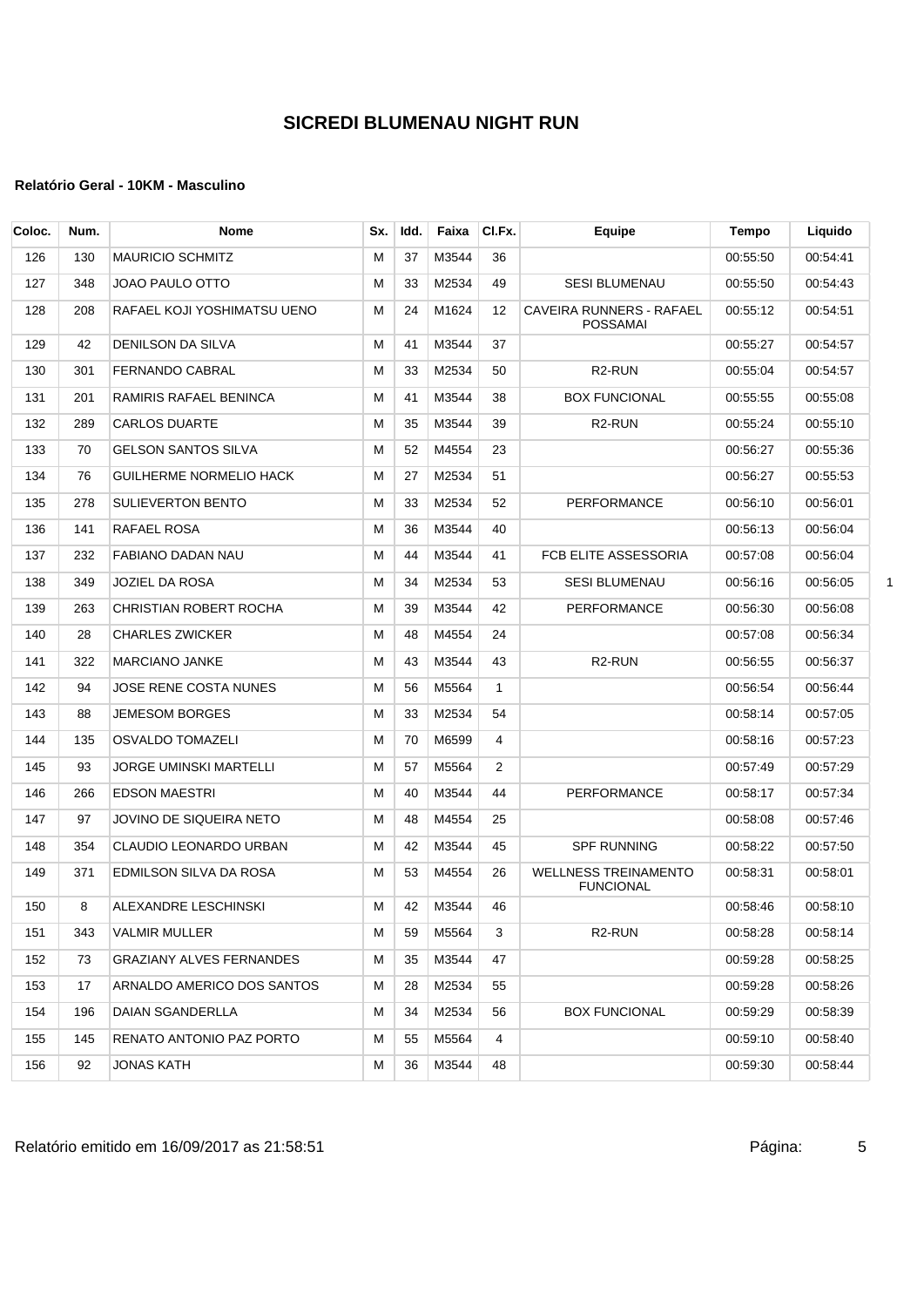| Coloc. | Num. | <b>Nome</b>                     | Sx. | Idd. | Faixa | CI.Fx.         | Equipe                                          | Tempo    | Liquido  |
|--------|------|---------------------------------|-----|------|-------|----------------|-------------------------------------------------|----------|----------|
| 157    | 115  | LUIZ GONZAGA BATISTA JR         | м   | 35   | M3544 | 49             |                                                 | 00:59:08 | 00:58:46 |
| 158    | 66   | <b>FRANCISCO RUIZ STEMPOSKI</b> | м   | 64   | M5564 | 5              |                                                 | 00:59:13 | 00:58:47 |
| 159    | 252  | RICARDO COUTINHO SILVA          | м   | 53   | M4554 | 27             | <b>FIT RACER</b>                                | 00:59:05 | 00:58:50 |
| 160    | 235  | <b>GIANCARLO KOLHER</b>         | м   | 27   | M2534 | 57             | FCB ELITE ASSESSORIA                            | 00:59:10 | 00:59:07 |
| 161    | 120  | <b>MARCIO BARTH</b>             | м   | 34   | M2534 | 58             |                                                 | 00:59:42 | 00:59:18 |
| 162    | 272  | <b>JOSE CARLOS ROCHA</b>        | м   | 53   | M4554 | 28             | <b>PERFORMANCE</b>                              | 01:00:06 | 00:59:30 |
| 163    | 271  | <b>IVO SCHMICKLER</b>           | м   | 56   | M5564 | 6              | PERFORMANCE                                     | 01:00:06 | 00:59:34 |
| 164    | 368  | <b>ADILSON HERTEL</b>           | M   | 28   | M2534 | 59             | <b>WELLNESS TREINAMENTO</b><br><b>FUNCIONAL</b> | 01:00:26 | 00 59:41 |
| 165    | 226  | <b>SERGIO NARDI</b>             | м   | 45   | M4554 | 29             | <b>EVOLUA RUNNERS</b>                           | 01:00:46 | 00:59:53 |
| 166    | 316  | LEONARDO AFONSO CABRAL          | M   | 37   | M3544 | 50             | R <sub>2</sub> -RUN                             | 01:00:18 | 00:59:56 |
| 167    | 191  | RODRIGO KRAEMER                 | м   | 36   | M3544 | 51             | ATTIVA+                                         | 01:00:38 | 00:59:59 |
| 168    | 373  | <b>FELIPE CORREA</b>            | м   | 25   | M2534 | 60             | <b>WELLNESS TREINAMENTO</b><br><b>FUNCIONAL</b> | 01:00:51 | 01:00:03 |
| 169    | 224  | ROSANE ROSARIO                  | м   | 39   | M3544 | 52             | <b>DIVERSAS</b>                                 | 01:00:40 | 01:00:10 |
| 170    | 295  | <b>DIOGO SCANSETTI</b>          | м   | 31   | M2534 | 61             | R <sub>2</sub> -RUN                             | 01:01:11 | 01:00:34 |
| 171    | 212  | ANDRESSA G DOS SANTOS           | м   | 34   | M2534 | 62             | <b>DIVERSAS</b>                                 | 01:00:41 | 01:00:35 |
| 172    | 330  | PAULO HENRIQUE PACHECO          | м   | 56   | M5564 | $\overline{7}$ | R <sub>2</sub> -RUN                             | 01:01:39 | 01:00:50 |
| 173    | 360  | JEFFERSON LUIZ PREBIANCA        | м   | 44   | M3544 | 53             | <b>SPF RUNNING</b>                              | 01:01:31 | 01:00:59 |
| 174    | 138  | PETRAS PIERRE CASAGRANDE        | м   | 34   | M2534 | 63             |                                                 | 01:01:38 | 01:01:24 |
| 175    | 197  | <b>JULIANO SANTANA</b>          | м   | 40   | M3544 | 54             | <b>BOX FUNCIONAL</b>                            | 01:02:16 | 01:01:28 |
| 176    | 133  | MURILO DA ROCHA PINHEIRO        | м   | 28   | M2534 | 64             |                                                 | 01:02:38 | 01:01:49 |
| 177    | 229  | RAFAEL MARQUETTI                | м   | 41   | M3544 | 55             | FCB ELITE ASSESSORIA                            | 01:03:04 | 01:01:58 |
| 178    | 342  | <b>TARCISIO GOLVEIA</b>         | м   | 39   | M3544 | 56             | R <sub>2</sub> -RUN                             | 01:02:22 | 01:02:17 |
| 179    | 308  | JAIR DOS SANTOS                 | м   | 50   | M4554 | 30             | R <sub>2</sub> -RUN                             | 01:04:28 | 01:03:48 |
| 180    | 335  | ROGERIO EDUARDO SCHAESER        | м   | 43   | M3544 | 57             | R <sub>2</sub> -RUN                             | 01:04:13 | 01:03:51 |
| 181    | 153  | ROGER PASINI                    | м   | 33   | M2534 | 65             |                                                 | 01:05:43 | 01:04:36 |
| 182    | 12   | ANDRE EDUARDO HAENDCHEN         | м   | 32   | M2534 | 66             |                                                 | 01:06:23 | 01:05:07 |
| 183    | 5    | ALEXANDRE CIPRIANI              | М   | 29   | M2534 | 67             |                                                 | 01:06:26 | 01:05:16 |
| 184    | 80   | ITALO KAUA DE MELO              | м   | 29   | M2534 | 68             |                                                 | 01:06:04 | 01:05:26 |
| 185    | 128  | <b>MARLON RETTORE</b>           | м   | 42   | M3544 | 58             |                                                 | 01:06:12 | 01:05:44 |
| 186    | 370  | DIEGO CANABARRO PARODE          | м   | 32   | M2534 | 69             | <b>WELLNESS TREINAMENTO</b><br><b>FUNCIONAL</b> | 01:06:30 | 01:05:44 |
| 187    | 1208 | JAQUELINE OKADA                 | м   | 47   | M4554 | 31             |                                                 | 01:06:21 | 01:05:58 |